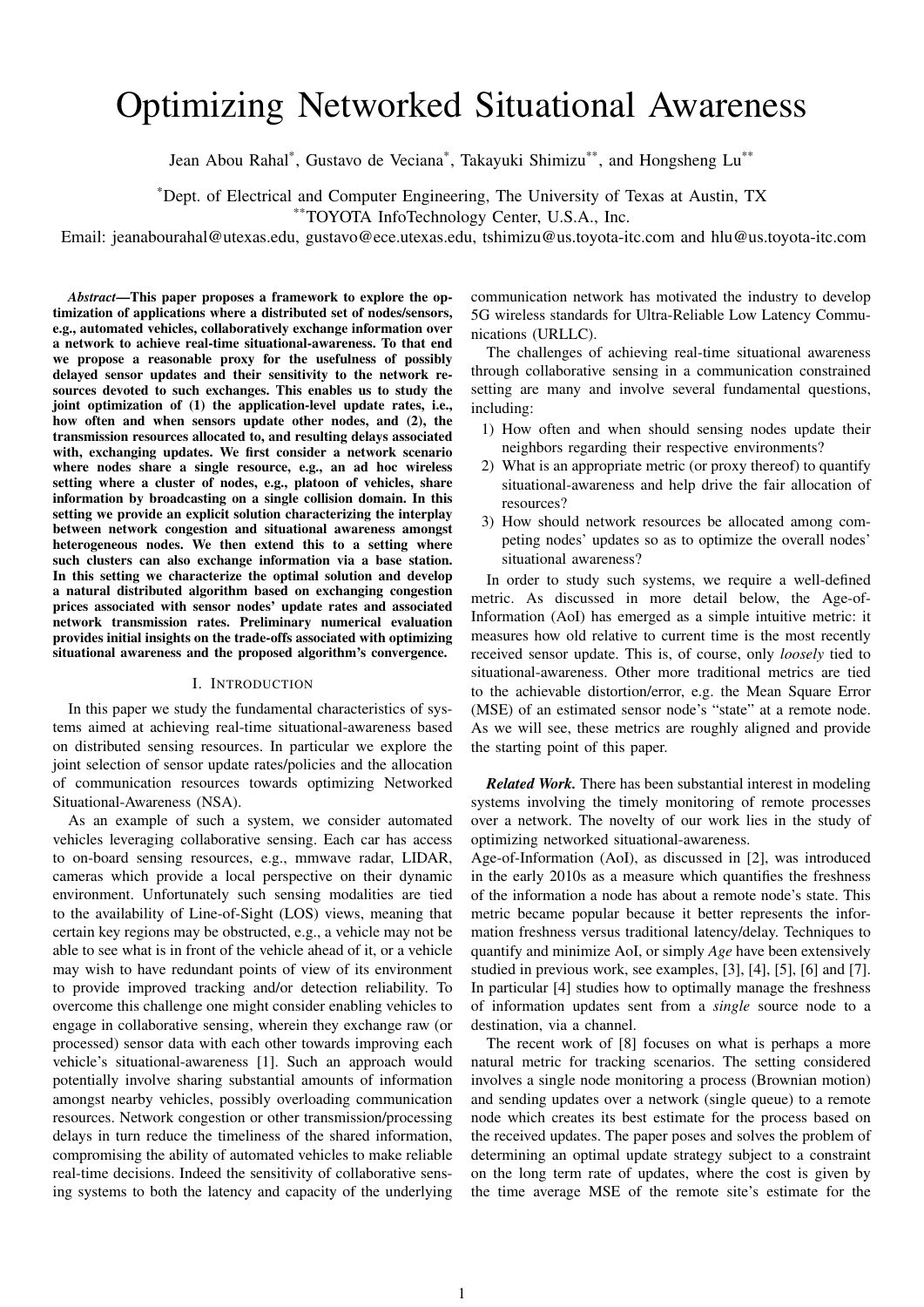process. Although this is an extremely simplified model, it gives a fundamental characterization of the problem at hand, and will serve to motivate our networked problem formulation.

The general approach proposed in this paper is based on ideas underlying resource allocation in today's communication networks. Specifically work connecting the allocations achieved by transport protocols such as TCP to utility maximization, see e.g., [9], [10] and [11] for an in depth survey. However, our paper differs from this body of work in that it addresses the joint optimization of sensor nodes' update policies and network resource allocation. As we shall see, the setting involves congestion constraints that are not easily decomposable but capture the underlying character of the problem at hand.

*Contributions of this paper.* In this paper we propose a framework to explore the optimization of networked situational awareness. We study the joint optimization of both the application-level update rate, i.e., how often and when sensors update other nodes, and the transmission resources allocated to, and resulting delays associated with, sharing nodes' updates. We first consider a network scenario where nodes share a single resource, e.g., an ad hoc wireless setting where a cluster of nodes, e.g., platoon of vehicles, share information by broadcasting on a single collision domain, and find closed form expressions for both the update and transmission rates associated with this scenario. We then extend this to a setting where such clusters can in addition exchange information via a base station. In this setting we characterize the optimal solution and develop a natural distributed algorithm based on exchanging congestion prices associated with sensor nodes' update rates and associated network transmission rates. We conclude with a set of preliminary numerical evaluations to explore the algorithm's convergence and character of the resources' allocations.

*Organization.* The paper is organized as follows. In Section II we motivate and propose an appropriate utility function for situational awareness. Section III describes our system model for a cluster of nodes broadcasting updates to each other over a shared ad-hoc wireless network. Section IV expands our model to include clusters of nodes which can further communicate through network infrastructure. In Section V, we design a dual decomposition algorithm used to jointly optimize sensor nodes' update rates and network transmission rates. Section VI provides preliminary numerical results and analysis, and finally Section VII concludes the paper.

### II. MODELING NETWORKED SITUATIONAL-AWARENESS

In this section we develop a simplified model for realtime situational awareness in a collaborative sensing system. We focus on a setting where sensing nodes are monitoring "independent" processes and updating their peers accordingly.

As a starting point we consider the AoI metric in a simple idealized setting. Suppose a sensor node periodically generates updates every  $1/f$  seconds and each one is delayed by exactly d seconds before reaching the remote node. The time-varying AoI at the remote node is shown in Fig.1.



Fig. 1. Transition from AoI to situational awareness metric

This model is idealized in that (1) updates are generated periodically while in practice they could have been generated opportunistically, e.g. based on the degree of change in the underlying process, and (2) network delays are assumed to be fixed, and (3) the focus is on AoI being the appropriate metric. The time average AoI for this idealized process is given by

$$
AoI = \frac{1}{2f} + d.
$$
\n(1)

To address these limitations, let us consider the stylized result in [8]. The setting is as follows: a sensing node monitors and samples from a Brownian Motion  $(W_t, t > 0)$  with variance  $\sigma^2$ . This nodes updates another remote node of the observed processes' changing state, which it does by transmitting an update over a communication link. The updates are known to have i.i.d. service times  $(Y_i, i = 1, 2, ...)$  with the same distribution as a random variable  $Y$ . Further the sensor node is aware of the state of the link, i.e., busy or not. The key result developed in [8] is a characterization of an optimal update strategy, i.e., one that minimizes the time average MSE at the remote node subject to a constraint  $f$  on the long term frequency of updates. The optimal updating policy is parameterized by a parameter  $\theta$  and can be described as follows. The optimal policy generates updates at times  $(S_i, i = 1, 2...),$  given by

$$
S_{i+1} = \inf\{t \ge S_i + Y_i : |W_t - W_{S_i}| \ge \sqrt{\theta}\},\qquad(2)
$$

i.e., the policy waits until the previous update was successfully transmitted, and then sends an update once the change in the transmitted, and then sends an update once the change in the process exceeds  $\sqrt{\theta}$ . The optimal  $\theta$  is characterized by the following theorem.

*Theorem 1:* [8] For a given constraint on the update rate f and distribution for the i.i.d. packet service times  $Y$ , the optimal  $\theta$  is given by the solution to the following equation

$$
\mathbb{E}[\max(\theta, W_Y^2)] = \max\left[\frac{\sigma^2}{f}, \frac{\mathbb{E}[\max(\theta^2, W_Y^4)]}{2\theta}\right],\qquad(3)
$$

where  $W_Y$  corresponds to the distribution of a Brownian Motion  $(W_t, t \geq 0)$  sampled at a random time Y. The optimal MSE is then given by

$$
\text{MSE}_{\text{opt}} = \frac{\mathbb{E}[\max(\theta^2, W_Y^4)]}{6\mathbb{E}[\max(\theta, W_Y^2)]} + \sigma^2 \mathbb{E}[Y]. \tag{4}
$$

This explicit elegant characterization of an optimal updating policy captures both the role of variability of the observed process as well as the impact of packet delays. Also underlying this result is the basic observation that the sensor node should never generate an update when the channel is busy, as the update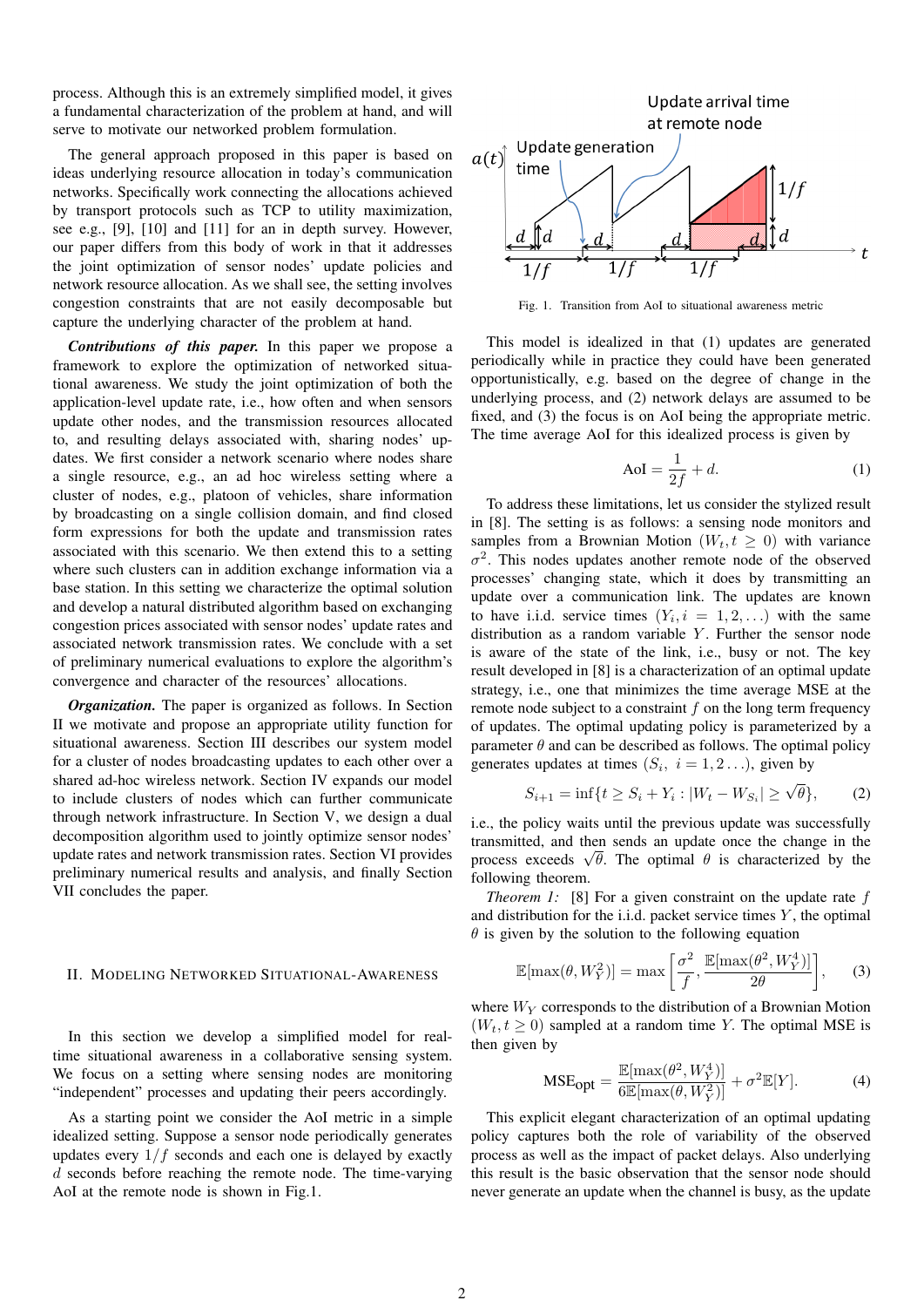would simply wait in the queue for transmission. The limitations of this result should also be clear. In particular only a single sensor node is considered with a dedicated transmission link, along with a possibly artificial constraint on the long term rate of updates  $f$  the node can generate.

Suppose that the update service times/delays are fixed to  $d$ , then one can show after some somewhat intricate approximations (left out due to space constraints) that the optimal threshold  $\theta$  and associated MSE in Theorem 1 are roughly

$$
\theta \approx \frac{\sigma^2}{f}
$$
 and MSE<sub>opt</sub>  $\approx \sigma^2 \left( \frac{1}{6f} + d \right)$ . (5)

Note that this update threshold  $\theta$  matches the optimal sampling threshold derived in [12] for the case where  $d = 0$ . These approximate results make explicit the role played by various system parameters. As can be seen, the achievable MSE is lower bounded by  $\sigma^2 d$ , i.e., no matter how high the sensor update rate  $f$  is, it can not overcome the MSE arising due to the delay (service time)  $d$  to communicate with the remote node. This brings into focus the critical role that latency plays in networks supporting real-time situational awareness. Still as the allowable update rate  $f$  increases the optimal updating policy can make the MSE close to this lower bound. Indeed the reduction in MSE is inversely proportional to  $f$ .

Note that for the AoI model discussed earlier, if the observed process were a Brownian Motion, the MSE is equal to  $\sigma^2 \times AoI$ . Following from Eq.(1), we have that the MSE=  $\sigma^2(\frac{1}{2f} + d)$ . Thus the advantage of having an opportunistic update policy as exhibited in Eq.(2), versus a periodic updating policy with the same frequency of updates is the change in the factor multiplying  $1/f$  from  $\frac{1}{2}$  to  $\frac{1}{6}$ .

Motivated by the above results, we propose the following parametric model for situational-awareness. Suppose that a sensor update has a size  $\nu$  bits, and suppose that the sensor has a dedicated link with capacity  $r$  bps. Then the delay  $d$  to transmit an update is given by  $d = \frac{v}{r}$ . Also note that if the update rate is f (Hz), then the associated average bit rate  $\rho$  (bps) generated by the sensor node is given by  $\rho = f \nu$ . With these new variables the approximate optimal MSE given in Eq.(5) is

$$
\text{MSE}_{\text{opt}} = (\frac{\sigma^2 \nu}{6})\frac{1}{\rho} + (\sigma^2 \nu)\frac{1}{r},
$$

with a similar functional result for AoI. This captures the impact of allowing an increased update rate  $\rho$  and/or provisioning a link with an increased capacity r on the MSE / AoI. Note that  $\rho \le r$ .

Based on these observations we propose the following proxy metric that captures the situational-awareness cost.

**Definition.** Given an update data rate  $\rho$  (bps) and link transmission rate  $r$  (bps), we model the Situational Awareness Error (SAE) of a node,  $s(.,.)$  as follows:

$$
s(\rho, r) = \frac{a}{\rho} + \frac{b}{r},\tag{6}
$$

where  $b > a > 0$  are constants.

**Remark.** Through the parameters  $a$  and  $b$ , this model can capture the salient characteristics of the underlying system. For example, the variability of the underlying process (captured by  $\sigma^2$ ) that a sensor node is monitoring would scale a, b. Also, different types of sensor nodes, e.g. video/imaging, LIDAR, might generate updates of different sizes, which would also scale  $a, b$ . Finally, the relative values of  $a, b$  model the nature of the

update policy being used, e.g., deterministic, opportunistic, or other.

The figure below exhibits the "on/off" dynamics of the dedicated transmission link. A simple Corollary to the result developed to prove Theorem 1 gives the characteristics of this process.



# $\rho = f v =$  update freq. (Hz)  $*$  file size (bits)

Fig. 2. System model: sensor update process and SAE model

*Corollary 1:* Under the optimal policy given in both Theorem 1 and Eq.(2) for an update rate constraint  $f$  and deterministic packet service times  $d = v/r$ , the stationary dynamics of the communication link correspond to an "on/off" alternating renewal process which has an average "on/off" cycle time of  $1/f$  and "on" period of length d during which the link transmits at rate r. Whence the fraction of time the link is busy is  $\rho/r < 1$ .

In the next section, we shall leverage this basic result to study a more general setting.

# III. NSA OPTIMIZATION ON A SHARED BROADCAST **NETWORK**

As a first step, we consider a cluster of sensor nodes  $\mathcal N$ sharing a single broadcast resource (single collision domain). Each node broadcasts updates to all the other nodes. Since different nodes within the cluster are located in different positions, the broadcast rate,  $\mu_n$  of each node  $n \in \mathcal{N}$  may be different, e.g., a node more centrally located within the cluster might have a higher broadcast rate .

Below we consider the problem of jointly optimizing the sensor nodes' update rates  $\rho = (\rho_n : n \in \mathcal{N})$  where  $\rho_n = f_n \nu_n$ and transmission rates  $r = (r_n : n \in \mathcal{N})$ . To that end, we define an appropriate cost function along with appropriate capacity constraints.

Objective function. The situational awareness error SAE of node n is modeled as

$$
s_n(\rho_n, r_n) = \frac{a_n}{\rho_n} + \frac{b_n}{r_n},
$$

where  $b_n \ge a_n > 0$ ,  $\forall n \in \mathcal{N}$ . The network's overall SAE is then given by

$$
g(\boldsymbol{\rho}, \boldsymbol{r}) = \sum_{n \in \mathcal{N}} s_n(\rho_n, r_n) = \sum_{n \in \mathcal{N}} \frac{a_n}{\rho_n} + \frac{b_n}{r_n}.
$$

As should be clear, increasing a sensor node's update rate  $\rho_n$  and/or transmission rate  $r_n$  decreases the SAE as seen at the nodes that it is updating, leading to an improved network situational awareness. Further, note that the overall SAE is convex encoding a degree of fairness across the SAE's of the cluster's nodes.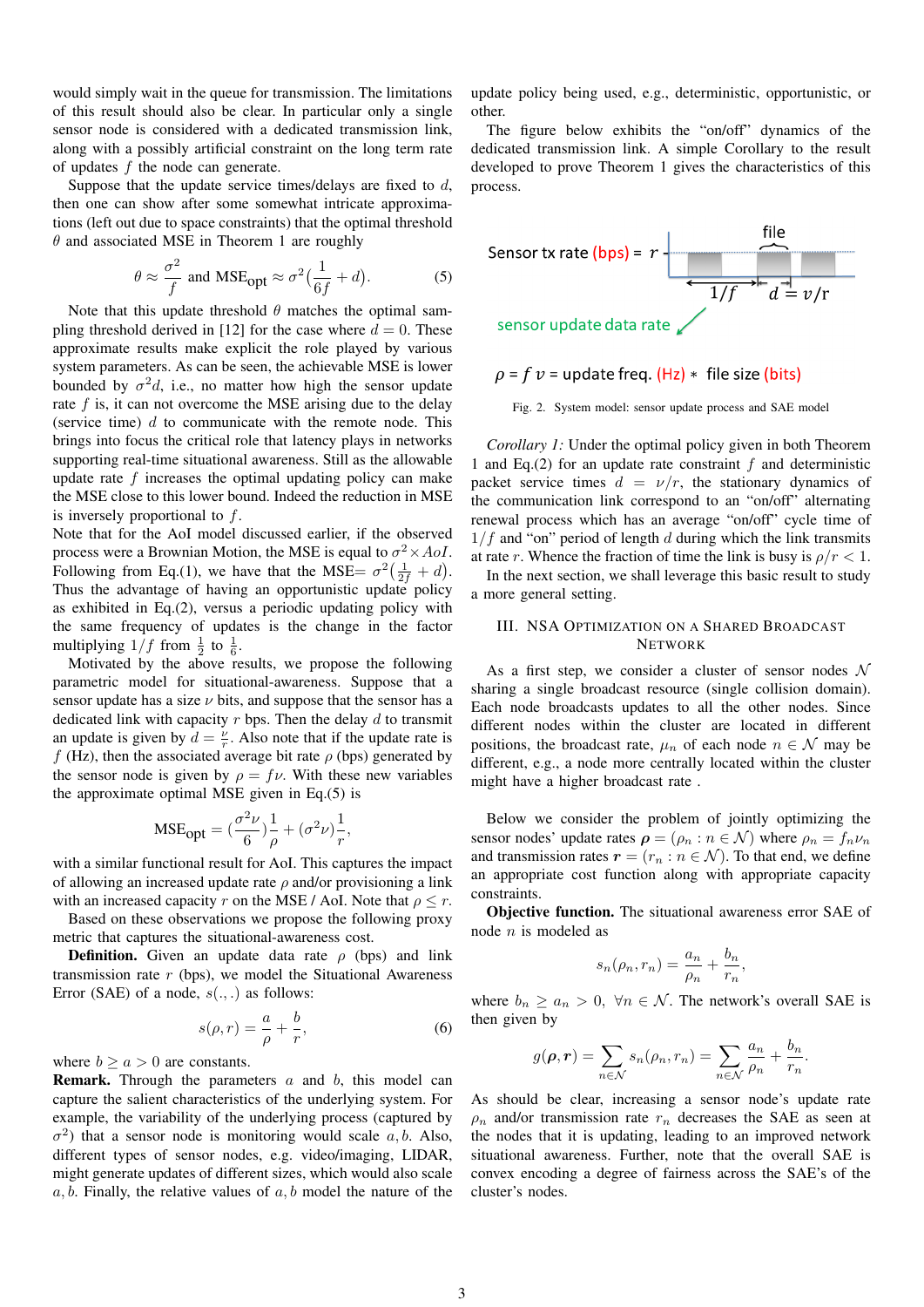Congestion constraints. As seen in Corollary 1, if nodes operate on dedicated links, each will act as a stationary alternating renewal process. At any random time, sensor node  $n$ could be "on" with probability  $\rho_n/r_n$  and transmitting at rate  $r_n$ . Otherwise it is "off". We model the state of a sensor node  $n$  at a typical time via a Bernoulli random variable  $X_n \sim$  Bernoulli  $(\rho_n/r_n)$ , where  $\rho_n/r_n$  represents the fraction of time the link is busy sending node n's update, as described in Corollary 1. We shall further make the following assumption.

*Assumption 1:* (Independence of sensor nodes' processes). We shall assume that the sensor nodes' states are independent, e.g., the underlying processes they observe are independent.

In our model, if at some point in time a sensor node is transmitting at rate  $r_n$ , it will require a fraction of the shared broadcast resource,  $r_n/\mu_n$ , and if all the nodes were active, to ensure all the nodes' transmissions can be supported, we require that

$$
\sum_{n \in \mathcal{N}} \frac{r_n}{\mu_n} \le 1.
$$

However since not all the nodes are active all the time, we will impose a relaxed chance constraint [13] which ensures that with high probability,  $1 - \epsilon$  (for  $\epsilon$  very small), the sensor nodes' update transmissions can be supported. In particular, we require

$$
P\bigg(\sum_{n\in\mathcal{N}}X_n\frac{r_n}{\mu_n}>1\bigg)<\epsilon.\tag{7}
$$

Using the Hoeffding bound, one can show (see Appendix IX-A) that a sufficient condition for the above constraint to be satisfied, is given in the following Lemma.

*Lemma 1:* Under Assumption 1, the network congestion constraint Eq.(7) is satisfied if

$$
\sum_{n \in \mathcal{N}} \frac{\rho_n}{\mu_n} + \omega \parallel \mathbf{r} \parallel_{\mu,2} \le 1,
$$
\n(8)

where  $\omega = \sqrt{-\frac{1}{2}\ln(\epsilon)}$  and  $\|\mathbf{x}\|_{\mu,q} := \left(\sum_{n \in \mathcal{N}} \left(\frac{x_n}{\mu_n}\right)^q\right)^{\frac{1}{q}}$ which for  $q \ge 1$  is a weighted, by positive reciprocals of  $\mu^{-1}$ , norm.

Given Lemma 1, one can formulate the following optimization problem of NSA, and solve for both the update and transmission rates.

*Problem 1:* (NSA optimization - single shared resource)

$$
\min_{\rho,r} \{ g(\rho,r) \mid \sum_{n \in \mathcal{N}} \frac{\rho_n}{\mu_n} + \omega \parallel \mathbf{r} \parallel_{\mu,2} \leq 1, \ \ \rho \leq r \leq \mu \}. \tag{9}
$$

*Proposition 1:* The NSA optimization Problem 1 is convex with a unique solution, which for  $\epsilon$  small enough, e.g.,  $e^{-72} \le$  $\epsilon \le e^{-2}$ , is given by:

$$
\rho_n^* = \frac{\alpha_n}{\parallel \alpha \parallel_1 + \sqrt{\omega} \parallel \beta \parallel_{\frac{4}{3}}} \mu_n, \quad r_n^* = \frac{1}{\sqrt{\omega}} \frac{\beta_n}{\alpha_n} \left( \frac{\parallel \beta \parallel_{\frac{4}{3}}}{\beta_n} \right)^{\frac{1}{3}} \rho_n^*,
$$

for all  $n \in \mathcal{N}$ , and where  $\alpha = (\alpha_n = \sqrt{\frac{a_n}{\mu_n}} : n \in \mathcal{N})$  and  $\boldsymbol{\beta} = (\beta_n = \sqrt{\frac{b_n}{\mu_n}}: n \in \mathcal{N}).$ 

Proposition 1 is proven in Appendix IX-B.

The relatively simple closed form given above, is obtained by relaxing the constraint  $\rho \le r \le \mu$  and verifying that under the congestion constraint and the assumption that both  $b_n \ge a_n$ 0,  $\forall n \in \mathcal{N}$ , and  $0 < \omega \leq 1$ , it will be satisfied.

Remark. To get further insight on the NSA problem, consider the homogeneous case, where all the nodes share the same  $a_n, b_n$  parameters and broadcast capacity  $\mu$ . In this case the optimal sensor node update and transmission rates are given by

$$
\rho^* = \left(\frac{1}{1+\sqrt{\omega}\sqrt{\frac{b}{a}}N^{-\frac{1}{4}}}\right)\frac{\mu}{N} \quad \text{and} \quad r^* = \sqrt{\frac{b}{a}}\frac{1}{\sqrt{\omega}}N^{\frac{1}{4}}\rho^*,
$$

where  $N = |\mathcal{N}|$ .

As can be seen, for fixed  $\mu$ , as N grows, the update rate  $\rho^*$ behaves as  $\frac{\mu}{N}$  while the optimal transmission rate  $r^*$  behaves as  $\frac{1}{\sqrt{3}}$ . Intuitively, we might argue that as the number of sensing nodes in the network increases, optimizing NSA requires that the probability of each node staying "on" decreases as  $\frac{1}{N^{\frac{1}{4}}}$ , while the transmission rate allocated to each user experiences a less stringent decrease, i.e., as  $\frac{1}{N_A^3}$ , i.e., each user still transmits at a high rate to reduce update delays.

Another interesting setting is one where the broadcast capacity scales in N, i.e.,  $\mu = \kappa N$ , where  $\kappa > 0$  is a constant. In that case,  $\rho^*$  converges to  $\kappa$ , while  $r^*$  increases on the order of  $N^{\frac{1}{4}}$ . Intuitively, when the broadcast capacity scales linearly, each node can increase its transmission rate, which reduces both its probability of being 'on' and the update delay.

## IV. NSA OPTIMIZATION FOR INFRASTRUCTURE ASSISTED INTER-CLUSTER COMMUNICATION

In this section, we extend our previous model to include multiple clusters which can further exchange updates via a base station. The setting is exhibited in Fig. 3.



Fig. 3. Infrastructure assisted intra-cluster update exchanges.

In particular the sensor nodes distribute their updates as follows: (1) *Intra-Cluster broadcast*: sensor nodes within the same cluster communicate among themselves via a local broadcast. (2) *Inter-Cluster broadcast*: clusters can share updates with each other by transmitting up to the BS which in turn can broadcast them down to other clusters. We will assume that inter-cluster and intra-cluster communications do not interfere with each other, i.e., operate on orthogonal frequency bands, and that clustering is such that inter-cluster broadcasts do not interfere with each other.

Let C denote a set of clusters, and  $\mathcal{N}_c$  be the set of nodes in cluster  $c \in \mathcal{C}$ . We provide further discussion regarding the network under consideration.

• Broadcasting is inherently unreliable, thus the intra-cluster and base station inter-cluster broadcast could provide an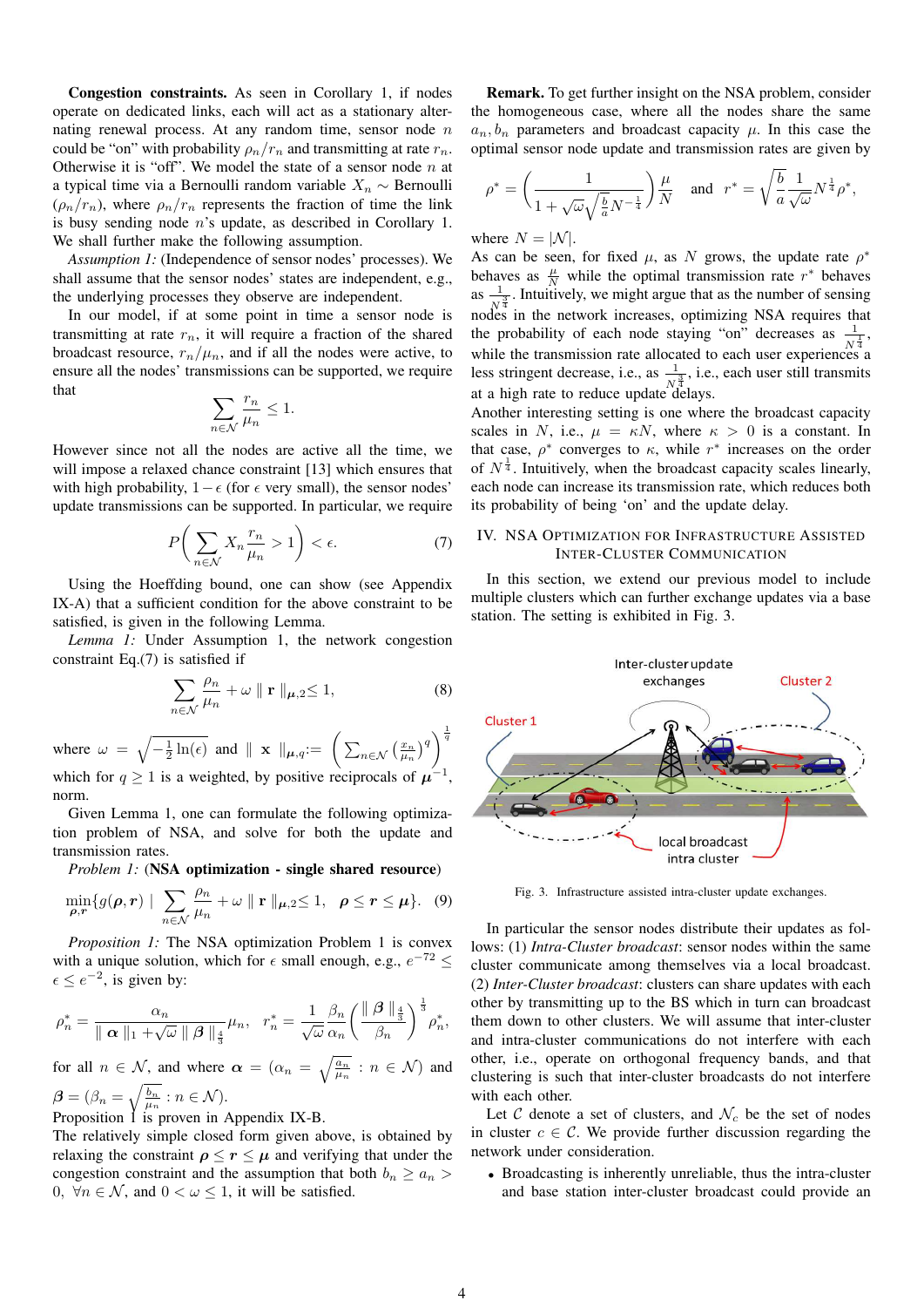additional level of reliability for intra-cluster update sharing.

- The uplink transmissions to the base station could be performed in various ways. One possibility is that each sensing node directly sends the update to the base station. Another one is that each cluster selects a *cluster head* which is in charge of forwarding the updates generated by any node in the cluster to the base station. The cluster head might be selected to have either a good connectivity to the nodes in the cluster and/or a good uplink capacity to the BS, thus reducing congestion on the BS uplink.
- For base station downlink transmissions, one could consider either an omni-directional broadcast, where all the nodes in the network receive the update forwarded from the BS instantaneously, or, one could assume that the BS uses a directional type of broadcasting, where it directs its broadcast to a single cluster, one cluster at a time. This might be necessary to ensure better reliability and higher transmission rates from the BS to the nodes. Doing so would require the base station to use several transmissions on the downlink (in fact, one for each cluster).

While the above options can be handled in our framework, below we proceed with a simple and straightforward version: each node  $n \in \mathcal{N}_c$  shares its update to all the other nodes in the network. The nodes within the same cluster receive the update via both intra-cluster and base station level broadcast. The nodes in other clusters receive the update via the BS broadcast alone. Each node sends its updates to the BS which then broadcasts them to all the nodes in  $N$ . We also make the following assumption:

*Assumption 2:* (*Cut-through* assumption). We assume that BS uplink/downlink relaying of an update incurs no relaying delay. Below we consider the problem of jointly optimizing the sensor nodes' update rates  $\rho = (\rho_n : n \in \mathcal{N})$  and transmission rates  $r = (r_n : n \in \mathcal{N})$ . We shall also define  $\rho^c = (\rho_n : n \in \mathcal{N}_c)$ and  $r^c = (r_n : n \in \mathcal{N}_c)$ .

The overall cost function SAE,  $g(\rho, r)$ , is the same as that defined earlier.

We denote the intra-cluster broadcast rate of a sensor node  $n$ to the nodes in its cluster by  $\mu_n^a$ , and the uplink/dowlink peak rates from/to particular nodes by  $\mu_n^u$  and  $\mu_n^d$ , respectively. We let  $\mu^a = (\mu_n^a : n \in \mathcal{N})$ . Similarly  $\mu^u = (\mu_n^u : n \in \mathcal{N})$ , and  $\mu^d = (\mu_n^d : n \in \mathcal{N})$ . We assume that  $\mu_n^d$  is the same for all the nodes and hence equal to  $\mu^d$ .

Congestion constraints. As seen in Corollary 1, if nodes operate in isolation, each will act as a stationary alternating renewal process.

In our infrastructure assisted network model, if at some point in time, node  $n \in \mathcal{N}_c$  is transmitting an update at rate  $r_n$ , three main constraints need to be satisfied. The first one is dictated by each cluster's resources: each node will require a fraction of its cluster's resources, given by  $r_n/\mu_n^a$ , and to ensure all the nodes' transmissions can be supported, we require that

$$
\sum_{n \in \mathcal{N}_c} \frac{r_n}{\mu_n^a} \le 1.
$$

The second and third constraints are set to avoid congestion at the base station, i.e. the activity at the base station (which is receiving/broadcasting updates) must be supported for all nodes  $n \in \mathcal{N}$  on both the uplink and the downlink, and must satisfy

$$
\sum_{n \in \mathcal{N}} \frac{r_n}{\mu_n^u} \le 1 \text{ and } \sum_{n \in \mathcal{N}} \frac{r_n}{\mu^d} \le 1.
$$

However, since not all nodes are active at the same time, we shall, once again, impose a chance constraint [13] which ensures with high probability that the sensor node's update transmissions can be supported. In particular, we require that,

$$
P\bigg(\sum_{n\in\mathcal{N}_c}X_n\frac{r_n}{\mu_n^a}>1\bigg)<\epsilon,\ \forall c\in\mathcal{C},
$$
  

$$
P\bigg(\sum_{n\in\mathcal{N}}X_n\frac{r_n}{\mu_n^u}>1\bigg)<\epsilon\ \text{and}\ P\bigg(\sum_{n\in\mathcal{N}}X_n\frac{r_n}{\mu^d}>1\bigg)<\epsilon,
$$

where  $X_n \sim$  Bernoulli  $(\rho_n/r_n)$  for all  $n \in \mathcal{N}$ . As shown in Lemma 1, sufficient constraints for these to be satisfied can be found based on the following norms:

$$
\sqrt{\sum_{n \in \mathcal{N}_c} \left(\frac{r_n}{\mu_n^a}\right)^2} = || \mathbf{r}^c ||_{\mu^a,2},
$$

$$
\sqrt{\sum_{n \in \mathcal{N}} \left(\frac{r_n}{\mu_n^u}\right)^2} = || \mathbf{r} ||_{\mu^u,2} \text{ and } \sqrt{\sum_{n \in \mathcal{N}} \left(\frac{r_n}{\mu^d}\right)^2} = || \mathbf{r} ||_{\mu^d,2}.
$$

The joint NSA optimization problem with infrastructure assistance can be formulated as follows.

*Problem 2:* (NSA optimization for infrastructure assisted setting).

$$
\min_{\rho, r} \{ g(\rho, r) \mid \sum_{n \in \mathcal{N}_c} \frac{\rho_n}{\mu_n} + \omega \parallel \mathbf{r}^c \parallel_{\mu^a, 2} \leq 1, \forall c \in \mathcal{C},
$$

$$
\sum_{n \in \mathcal{N}} \frac{\rho_n}{\mu_n^u} + \omega \parallel \mathbf{r} \parallel_{\mu^u, 2} \leq 1,
$$

$$
\sum_{n \in \mathcal{N}} \frac{\rho_n}{\mu^d} + \omega \parallel \mathbf{r} \parallel_{\mu^d, 2} \leq 1 \}.
$$

*Proposition 2:* Under Assumption 1, Problem 2 is convex with a unique solution characterized by first order optimality conditions which gives the following solution: For all  $n \in \mathcal{N}$ ,

$$
\rho_n^* = \sqrt{\frac{a_n}{\frac{\lambda_c^a}{\mu_n^a} + \frac{\lambda_b^u}{\mu_n^u} + \frac{\lambda_b^d}{\mu^d}}},\tag{10}
$$

$$
r_n^* = \sqrt[3]{\frac{b_n}{\omega\left(\frac{\lambda_c^a}{(\mu_n^a)^2 \|\mathbf{r}^c\|_{\mu^a,2}} + \frac{\lambda_b^u}{(\mu_n^u)^2 \|\mathbf{r}\|_{\mu^u,2}} + \frac{\lambda_b^d}{(\mu^d)^2 \|\mathbf{r}\|_{\mu^d,2}}\right)}}, (11)
$$

where  $\lambda_c^a$ ,  $c \in \mathcal{C}$ , are Lagrange multipliers associated with the intra-cluster congestion constraint and  $\lambda_b^u$  and  $\lambda_b^d$  are associated with BS uplink and downlink congestion constraints, respectively.

**Remark.** An interesting observation is that while  $\rho_n^*$  depends only on congestion prices,  $r_n^*$  depends also on other nodes' transmission rates.

In the next section, we propose a distributed algorithm to determine the optimal joint sensor node update and transmission rates' allocation across the sensor nodes.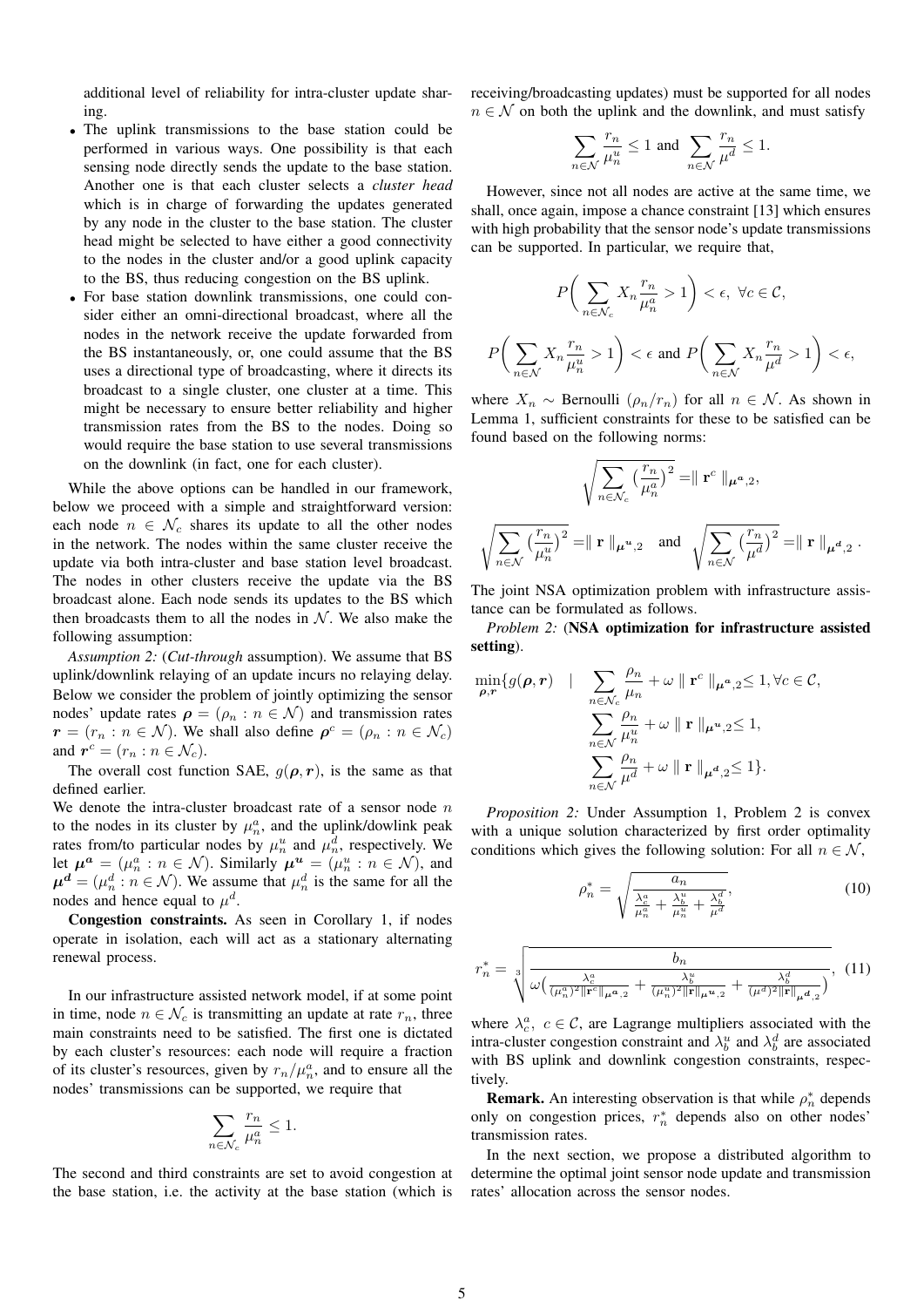# V. NSA ALGORITHM

The algorithm works as follows. Each cluster of nodes  $c \in \mathcal{C}$ updates its Lagrange multiplier  $\lambda_c^a$  which we refer to as *cluster price*, while the base station updates the Lagrange multipliers,  $\lambda_b^u$  and  $\lambda_b^d$  corresponding to *uplink/downlink prices*, respectively. Meanwhile each sensor node  $n \in \mathcal{N}$  responds by updating its sensor update and transmission rates  $\rho_n$  and  $r_n$ , respectively.

Suppose that each cluster elects a single node to serve as the cluster head. Its main role will be to compute the *cluster price* and establish a direct connection to exchange price information with the base station.  $\lambda_c^a$  is updated at the cluster head, while  $\lambda_b^u$  and  $\lambda_b^d$  are updated at the base station.  $\lambda_b^u$  and  $\lambda_b^d$  are shared with the cluster heads, who forward  $\lambda_c^a$ ,  $\lambda_b^u$  and  $\lambda_b^d$  to the corresponding clusters' nodes. The optimal form for the sensor node update and transmission rates given in Eq. (10) and (11) can be re-written as

$$
\rho_n = \sqrt{\frac{a_n}{p_n}} \quad \text{and} \quad r_n = \sqrt[3]{\frac{b_n}{\omega q_n}} \tag{12}
$$

where  $p_n$  and  $q_n$  can be interpreted as *nodal update rate price* and *nodal transmission rate price* given respectively by

$$
p_n = \frac{\lambda_c^a}{\mu_n^a} + \frac{\lambda_b^u}{\mu_n^u} + \frac{\lambda_b^d}{\mu^d},
$$

$$
q_n = \frac{1}{(\mu_n^a)^2} \frac{\lambda_c^a}{\gamma_c^a} + \frac{1}{(\mu_n^u)^2} \frac{\lambda_b^u}{\gamma_b^u} + \frac{1}{(\mu^d)^2} \frac{\lambda_b^d}{\gamma_b^d},
$$

and are computed once the Lagrange multipliers are known. Remark. We shall assume that the cluster head knows the broadcast rates  $\mu_n^a$  of all  $n \in \mathcal{N}_c$ , while the base station knows the uplink/downlink peak rates,  $\mu_n^u$  and  $\mu^b$  respectively, of all  $n \in \mathcal{N}$ .

We summarize the algorithm as follows.

Each node computes  $p_n$  and sends  $\frac{a_n}{p_n}$  to the cluster head which forwards it to the base station. The cluster head computes a cluster quantity  $\gamma_c^a$  that we refer to as the "spare capacity" and which is defined as follows

$$
\gamma_c^a = \frac{1}{\omega} \max \bigg[1 - \sum_{n \in \mathcal{N}_c} \frac{1}{\mu_n^a} \sqrt{\frac{a_n}{p_n}}, \delta \bigg].
$$

for some small  $\delta > 0$ . The base station uses the quantity  $\frac{a_n}{p_n}$ to compute uplink/downlink quantities,  $\gamma_b^u$  and  $\gamma_b^d$  respectively, also referred to as BS's uplink and downlink "spare capacity", and defined as

$$
\gamma_b^u = \frac{1}{\omega} \max \left[ 1 - \sum_{n \in \mathcal{N}} \frac{1}{\mu_n^u} \sqrt{\frac{a_n}{p_n}}, \delta \right],
$$
  

$$
\gamma_b^d = \frac{1}{\omega} \max \left[ 1 - \sum_{n \in \mathcal{N}} \frac{1}{\mu^d} \sqrt{\frac{a_n}{p_n}}, \delta \right].
$$

Note that  $\gamma_c^a$  depends on the update rate prices of all nodes in cluster c, while  $\gamma_b^u$  and  $\gamma_b^d$  depend on the update rate prices of all the nodes in sharing the BS. Given the nodal update prices and spare capacities, each cluster head node determines a cluster price on transmission rate given by  $\lambda_c^a / \gamma_c^a$ , while the base station determines the uplink/downlink rate transmission prices given by  $\lambda_b^u / \gamma_b^u$  and  $\lambda_b^d / \gamma_b^d$ , and then shares them with the corresponding clusters' heads. Note that the higher the spare capacity the lower the price of adopting a higher transmission rate for sensor nodes updates at node  $n$ . The transmissions'

prices are then distributed from the cluster head amongst the cluster nodes. Each node in the network can now compute their own  $q_n$ . At this point, given that each node have their  $p_n$  and  $q_n$ , they update their  $\rho_n$  and  $r_n$  according to Eq.(12), then send them to the corresponding cluster heads who share them with the BS. Cluster heads update their respective prices according to

$$
\lambda_c^a(t+1) = [\lambda_c^a(t) - \kappa(1 - \sum_{n \in \mathcal{N}_c} \frac{\rho_n(t)}{\mu_n^a} - \omega \parallel \mathbf{r}^c(t) \parallel_{\mu^a,2})]^+
$$

where  $[x]^+$  = max $[x, 0]$ . Similarly, base station prices are updated at each time step (at the base station itself), as follows

$$
\lambda_b^u(t+1) = \left[\lambda_b^u(t) - \kappa(1 - \sum_{n \in \mathcal{N}} \frac{\rho_n(t)}{\mu_n^u} - \omega \mid \mathbf{r}(t) \mid \mid \mu^u, 2\right)]^+,
$$

$$
\lambda_b^d(t+1) = \left[\lambda_b^d(t) - \kappa(1 - \sum_{n \in \mathcal{N}} \frac{\rho_n(t)}{\mu^d} - \omega \parallel \mathbf{r}(t) \parallel_{\mu^d,2})\right]^+.
$$

The proposed algorithm is based on the natural dual decomposition approach [9] and [11], but accounts for the non-linear coupling on congested network resources. A such algorithm will naturally converge to the appropriate Lagrange multipliers, i.e., prices associated with the problem at hand.

#### VI. NUMERICAL RESULTS

We conducted various preliminary numerical evaluations to explore the algorithm's convergence and character of the resources' allocations. We considered a network with three clusters of sensing nodes sharing a single base station.

### *A. Convergence of the NSA Algorithm*

We first show that the NSA algorithm we designed in Section V converges fairly quickly. The representative results shown in Fig.4 correspond to the case where there are 3 clusters, each having 5 nodes. The intra-cluster broadcast capacity of each node is 100 Mbps. The uplink capacity from each node to the base station is also 100 Mbps, while the downlink capacity is 100 Mbps. Under homogeneous assumptions (i.e. model parameters  $a_n$  and  $b_n$  are the same across all clusters in the network, where  $a_n = 1$  and  $b_n = 6$ ), we exhibit the convergence of the resource allocations for a single node. We note that this algorithm can in principle adapt to changing network capacities and topologies.



Fig. 4. Convergence of our designed NSA algorithm.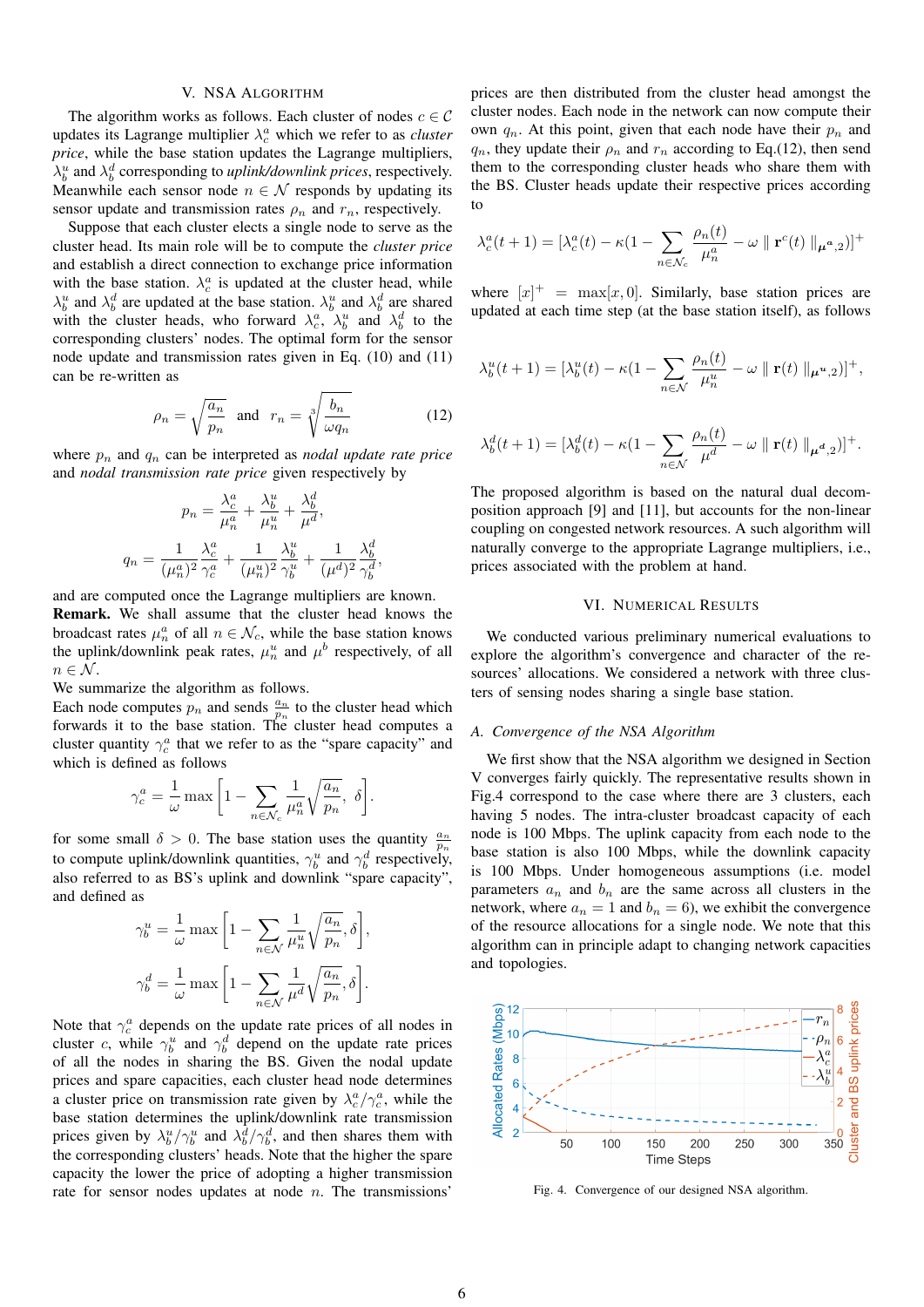#### *B. Increasing cluster size*

Next, we studied how the nodes' update and transmission rates vary as a function of the number of sensing nodes (assuming again homogeneous conditions). For this purpose, we increase the number of nodes per cluster, N, from 2 to 10. The intra-cluster broadcast rate of each node is 100 Mbps, while the uplink and downlink capacities (from each node to BS and vice-versa) are both 50 Mbps. We plot below the optimal nodal update and transmission rates, as well as the overall network SAE. As expected, the transmission and propagation rates decrease as N increases.



Fig. 5. Update and transmission rates vs cluster size.

#### *C. Cluster heterogeneity in nodal SAE*

Another feature we explored is the impact of giving a higher priority (or SAE sensitivity) to all the nodes in a particular cluster. This time we considered a network with two clusters with five nodes each. We assign a higher sensitivity to all the nodes of one cluster (say Cluster 1), while keeping the same weight to all the nodes of Cluster 2. An example of this scenario is when a cluster of cars is moving faster than another one. We implement this scenario as follows: Starting with  $a_n = 1$  and  $b_n = 6$  for all nodes in Cluster 1, we multiply them by some constant, say  $\zeta$ , which we keep increasing. We then plot the rates for both clusters in function of the constant. All capacities are 100 Mbps. As expected, more rate is allocated to Cluster 1, showing that NSA optimization requires more updates and faster transmission rates to these nodes.



Fig. 6. Heterogeneous Setting: Leading cluster has higher SAE sensitivity.

#### *D. Increasing the imbalance of nodes across clusters*

Finally, we are interested in understanding the effect of increasing the number of nodes in one of the clusters. For this purpose, we considered a network with two clusters, 1 and 2, and a single base station. The number of nodes in Cluster 1 is kept fixed at 5, while we vary the number of nodes in Cluster 2 from 2 to 10. Below, we plot the resulting update and transmission rates, as well as the overall network SAE. We

observe that our algorithm achieves fairness, which results in an equal allocation of resources among all nodes.



Fig. 7. Clusters with imbalanced number of nodes.

#### VII. CONCLUSION

We proposed a framework to study distributed collaborative sensing of a dynamic environment based on sharing information over limited network resources. A proposed model for situational awareness, SAE, was introduced. It is dependent on environment variability and sensor heterogeneity. The main goal was to establish key trade-offs among sensors' update and transmission rates.

We considered first a simple setting where a cluster of nodes are sharing updates over a single communication resource, which we referred to as intra-cluster broadcast, then we extended it to include multiple clusters sharing updates via a single base station, referred to as inter-cluster broadcast. We also developed a new algorithm, NSA algorithm, geared at jointly minimizing the SAE, which could optimize the allocation of resources to heterogeneous sensor nodes and time varying network capacity (and topology).

In our future work, we would like to explore more in depth a more general network setting where path routing and resource allocation decisions need to be made. This would follow from the extension of the current model to include the impact of relaying delays at the base station on SAE, along with the impact of the geographical positioning of the sensor nodes relatively to the cluster head, which will directly affect the SAE model.

#### VIII. ACKNOWLEDGMENTS

We would like to thank the support of the NSF Grant ECC-1809327.

# IX. APPENDIX

*A. Proof of Lemma 1*

$$
P\left(\sum_{n\in\mathcal{N}} X_n \frac{r_n}{\mu_n} > 1\right)
$$
\n
$$
= P\left(\sum_{n\in\mathcal{N}} X_n \frac{r_n}{\mu_n} - \mathbb{E}\left[\sum_{n\in\mathcal{N}} X_n \frac{r_n}{\mu_n}\right] > 1 - \mathbb{E}\left[\sum_{n\in\mathcal{N}} X_n \frac{r_n}{\mu_n}\right]\right)
$$
\n
$$
\stackrel{\text{(a)}}{=} P\left(\sum_{n\in\mathcal{N}} X_n \frac{r_n}{\mu_n} - \sum_{n\in\mathcal{N}} \frac{\rho_n}{\mu_n} > 1 - \sum_{n\in\mathcal{N}} \frac{\rho_n}{\mu_n}\right)
$$
\n
$$
\stackrel{\text{(b)}}{\leq} \exp\left(-\frac{2\left(1 - \sum_{n\in\mathcal{N}} \frac{\rho_n}{\mu_n}\right)^2}{\sum_{n\in\mathcal{N}} \left(\frac{r_n}{\mu_n}\right)^2}\right)
$$

where ,

(a) follows from  $\mathbb{E}[X_n] = \frac{\rho_n}{r_n}$ , for all  $n \in \mathcal{N}$ .